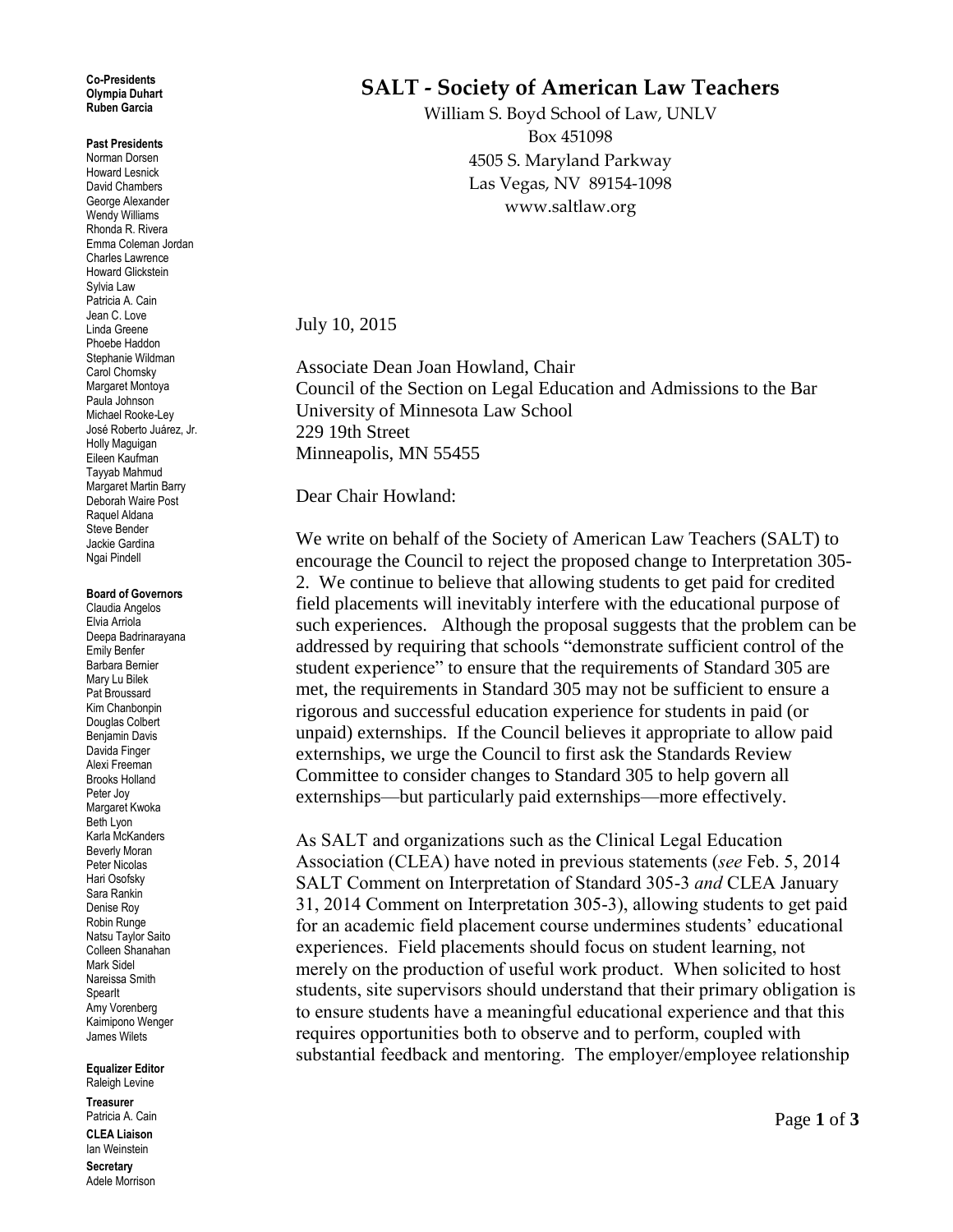differs from the mentor/teacher/student relationship. Employers have different expectations than mentors/teachers. When students are on the payroll, the balance shifts from focus on the educational value to the student to one of value to the employer. Employers may reasonably decide they do not want to pay a student for time spent observing meetings, hearings, client interviews, depositions, etc., even though guided observation is one of the best ways for students to learn about the full range of work at the site. Employers may decide students' time is best spent doing routine paperwork or document review providing little educational value to the students, thus freeing the site's lawyers to engage in other tasks. When paying for student time, employers are less likely to understand that the *quid pro quo* for student work is to teach and mentor the student, because payment has become the *quid pro quo* for student work. These potential shifts in site supervisors' perspectives undermine the students' field placement learning experience.

Allowing students to get paid for field placement experiences also threatens a law school's ability to ensure field placements are educational experiences worthy of academic credit. Students are much less likely to report problems such as lack of meaningful work or other site supervision problems because they will be reporting on their employer, not simply providing information to a law school supervisor. Faculty supervisors will have more difficulty challenging the choice of assignments or the quality of feedback and mentoring when dealing with employers who are paying for student time and have legitimate arguments about their power to decide what work their employees perform.

The Interpretation attempts to address concerns about whether schools can adequately ensure a meaningful educational experience in two ways. First, the Interpretation allows schools to choose whether to allow paid placements. Theoretically, a school worried about the negative impact of allowing students to be paid may choose not to allow paid placements. This "solution" ignores today's reality. If some schools allow students to be paid, schools that refuse to do so will be at a disadvantage at a time of fierce competition for students. Students will more readily see the loss to their pocketbooks from being denied the option of payment than the loss to their educational experience from being paid. If even a few schools allow pay for field placement work, others are likely to follow, whether or not they believe it is sound educational practice.

Second, the proposed Interpretation requires schools with paid externships to "demonstrate sufficient control of the student experience to ensure that the requirements of the Standard are met. The law school must maintain records to document the steps taken to ensure compliance with the Standard." This requirement is only as strong as Standard 305 itself, however. Standard 305, which received little or no scrutiny during the comprehensive review, provides schools little specific guidance about what must be done to ensure a quality educational field placement experience. For example, there is no requirement that students perform or observe legal work, be supervised on-site by a lawyer, or be supervised by a faculty member. While there are now specific definitions of what is required in an experiential course, a simulation course, and a law clinic, Standard 305 contains no such constraints on or guarantees of learning occurring almost entirely outside the law school. The least regulated of all experiential learning courses should not be coupled with compensation, a change that undermines the focus on students' educational experiences for the reasons already noted.